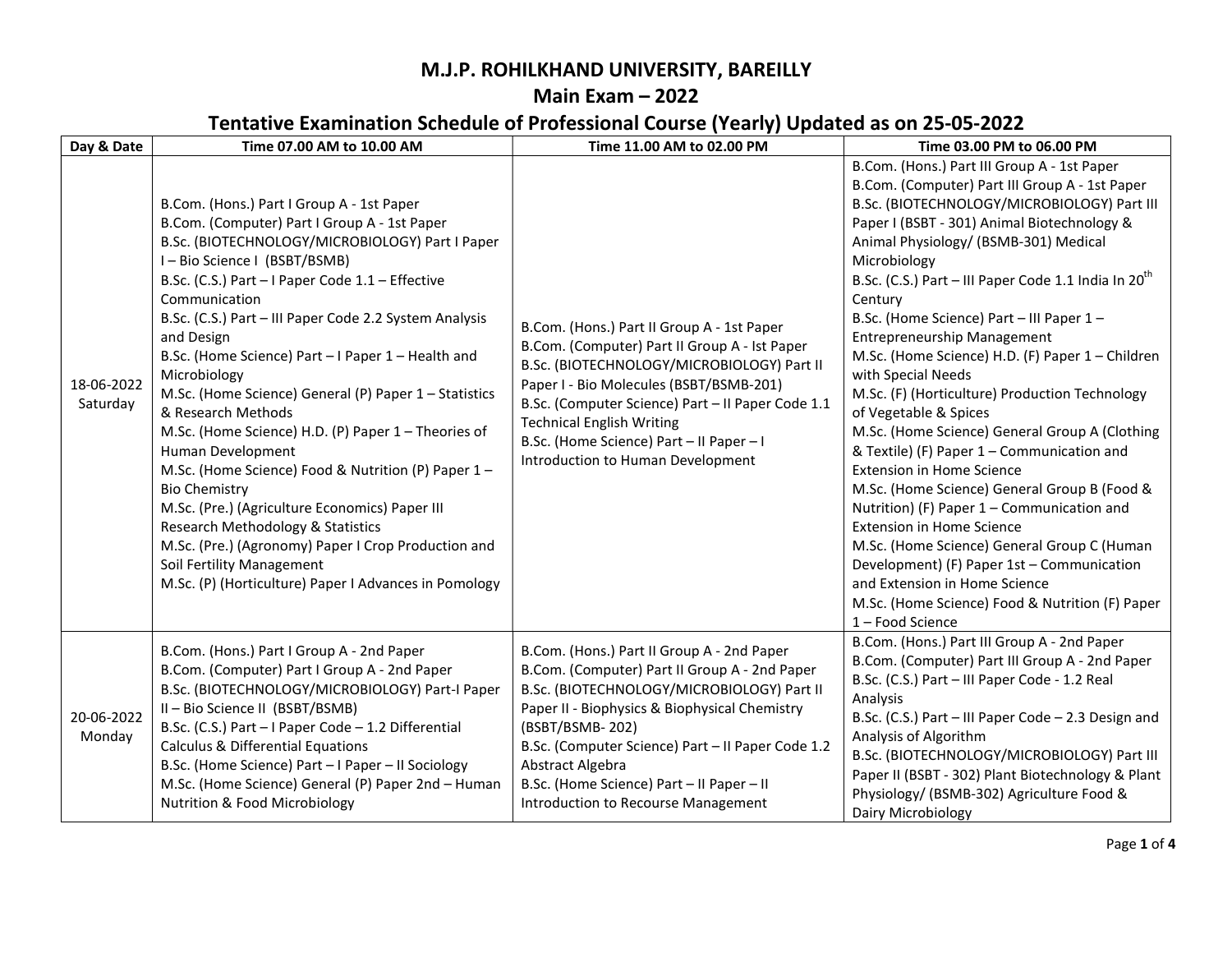| Day & Date              | Time 07.00 AM to 10.00 AM                                                                                                                                                                                                                                                                                                                                                                                                                                                                                                                                                                                                                                                                                                                                                                                                                                                                                                      | Time 11.00 AM to 02.00 PM                                                                                                                                                                                                                                                                                                                                                                                                    | Time 03.00 PM to 06.00 PM                                                                                                                                                                                                                                                                                                                                                                                                                                                                                                                                                                                                                                                                                                                                                                                                                                                                                                                                                                                                                                                              |
|-------------------------|--------------------------------------------------------------------------------------------------------------------------------------------------------------------------------------------------------------------------------------------------------------------------------------------------------------------------------------------------------------------------------------------------------------------------------------------------------------------------------------------------------------------------------------------------------------------------------------------------------------------------------------------------------------------------------------------------------------------------------------------------------------------------------------------------------------------------------------------------------------------------------------------------------------------------------|------------------------------------------------------------------------------------------------------------------------------------------------------------------------------------------------------------------------------------------------------------------------------------------------------------------------------------------------------------------------------------------------------------------------------|----------------------------------------------------------------------------------------------------------------------------------------------------------------------------------------------------------------------------------------------------------------------------------------------------------------------------------------------------------------------------------------------------------------------------------------------------------------------------------------------------------------------------------------------------------------------------------------------------------------------------------------------------------------------------------------------------------------------------------------------------------------------------------------------------------------------------------------------------------------------------------------------------------------------------------------------------------------------------------------------------------------------------------------------------------------------------------------|
| 20-06-2022<br>Monday    | M.Sc. (Home Science) H.D. (P) Paper 2nd - Principles<br>of Human Development<br>M.Sc. (Home Science) Food & Nutrition (P) Paper 2nd<br>- Problems in Human Nutrition<br>M.Sc. (Pre.) (Agriculture Economics) Paper IV<br>Agriculture Business Management<br>M.Sc. (Pre.) (Agronomy) Paper II Crop Physiology and<br>Soil Water Management                                                                                                                                                                                                                                                                                                                                                                                                                                                                                                                                                                                      |                                                                                                                                                                                                                                                                                                                                                                                                                              | B.Sc. (Home Science) Part - III Paper - II Gender<br>& Development<br>M.Sc. (F) (Horticulture) Advances in Medicinal &<br><b>Aromatic Plantation Crops</b>                                                                                                                                                                                                                                                                                                                                                                                                                                                                                                                                                                                                                                                                                                                                                                                                                                                                                                                             |
| 21-06-2022<br>Tuesday   | B.Com. (Hons.) Part I Group B - Ist Paper<br>B.Com. (Computer) Part I Group B - Ist Paper<br>B.Sc. (BIOTECHNOLOGY/MICROBIOLOGY) Part I Paper<br>III - 103 Cell Biology (BSBT/BSMB)<br>B.Sc. (C.S.) Part - I Paper Code - 1.3 Number Theory,<br>Complex Variables & 2-D<br>B.Sc. (Home Science) Part - I Paper - III Elements of<br><b>Population Education</b><br>M.Sc. (Home Science) General (P) Paper 3rd - Child<br>Psychology & Early Childhood Education<br>M.Sc. (Home Science) H.D. (P) Paper 3rd - Early<br><b>Childhood Education</b><br>M.Sc. (Home Science) Food & Nutrition (P) Paper 3rd<br>- Community Nutrition<br>M.Sc. (Pre.) (Agronomy) Paper III Statistical Methods<br>& Experimental Design<br>M.Sc. (Pre.) (Agriculture Economics) Paper V<br>Production Economic & Farm Management<br>M.Sc. (P) (Horticulture) Paper II Advances in Post<br>Harvest Technology and Management of fruits &<br>Vegetable | B.Com. (Hons.) Part II Group B - Ist Paper<br>B.Com. (Computer) Part II Group B - Ist Paper<br>B.Sc. (BIOTECHNOLOGY/MICROBIOLOGY) B.Sc.<br>(BIOTECHNOLOGY/MICROBIOLOGY) Part II Paper<br>III - Molecular Biology & Animal Cell Culture<br>(BSBT/BSMB-203)<br>B.Sc. (Computer Science) Part - Il Paper Code 1.3<br><b>Numerical Analysis</b><br>B.Sc. (Home Science) Part - II Paper - III<br><b>Introduction to Clothing</b> | B.Com. (Hons.) Part III Group B - Ist Paper<br>B.Com. (Computer) Part III Group B - Ist Paper<br>B.Sc. (BIOTECHNOLOGY/MICROBIOLOGY) Part III<br>Paper III (BSBT - 303) Industrial & Environmental<br>Biotechnology/ (BSMB-303) Industrial &<br><b>Environmental Microbiology</b><br>B.Sc. (C.S.) Part - III Paper Code - 1.3 - Matrices<br>and Liner Programming<br>B.Sc. (C.S.) Part - III Paper Code - 3.1 Computer<br>Network<br>B.Sc. (Home Science) Part - III Paper - III The<br>Child With Special Need<br>M.Sc. (Home Science) General Group A (Clothing<br>& Textile) (F) Paper 2nd - Textile Science<br>M.Sc. (Home Science) General (F) Group B (Food<br>& Nutrition) (F) Paper 2nd - Advanced<br><b>Nutritional Bio-Chemistry</b><br>M.Sc. (Home Science) General Group C (HD) (F)<br>IInd Paper - Advanced Child Development and<br>family Relation<br>M.Sc. (Home Science) H.D. (F) Paper 2nd -<br>Administration of Children Institution &<br>Management of Child Welfare<br>M.Sc. (Home Science) Food & Nutrition (F) Paper<br>2nd - Clinical Nutrition & Diet Therapy |
| 22-06-2022<br>Wednesday | B.Com. (Hons.) Part I Group B - 2nd Paper<br>B.Com. (Computer) Part I Group B - 2nd Paper<br>B.Sc. (BIOTECHNOLOGY/MICROBIOLOGY) Part I Paper<br>IV - Organic Chemistry (BSBT/BSMB)<br>B.Sc. (C.S.) Part - I Paper Code - 2.1 Computer<br>Fundamentals                                                                                                                                                                                                                                                                                                                                                                                                                                                                                                                                                                                                                                                                          | B.Com. (Hons.) Part II Group B - 2nd Paper<br>B.Com. (Computer) Part II Group B - 2nd Paper<br>B.Sc. (BIOTECHNOLOGY/MICROBIOLOGY) Part II<br>Paper IV - Genetics (BSBT)/ Bio Statistics (BSMB-<br>204)                                                                                                                                                                                                                       | B.Com. (Hons.) Part III Group B - 2nd Paper<br>B.Com. (Computer) Part III Group B - 2nd Paper<br>B.Sc. (BIOTECHNOLOGY/MICROBIOLOGY) Part III<br>Paper IV - (BSBT - 304) Immunology & Medical<br>Biotechnology/ (BSMB-304) Immunology &<br>Virology                                                                                                                                                                                                                                                                                                                                                                                                                                                                                                                                                                                                                                                                                                                                                                                                                                     |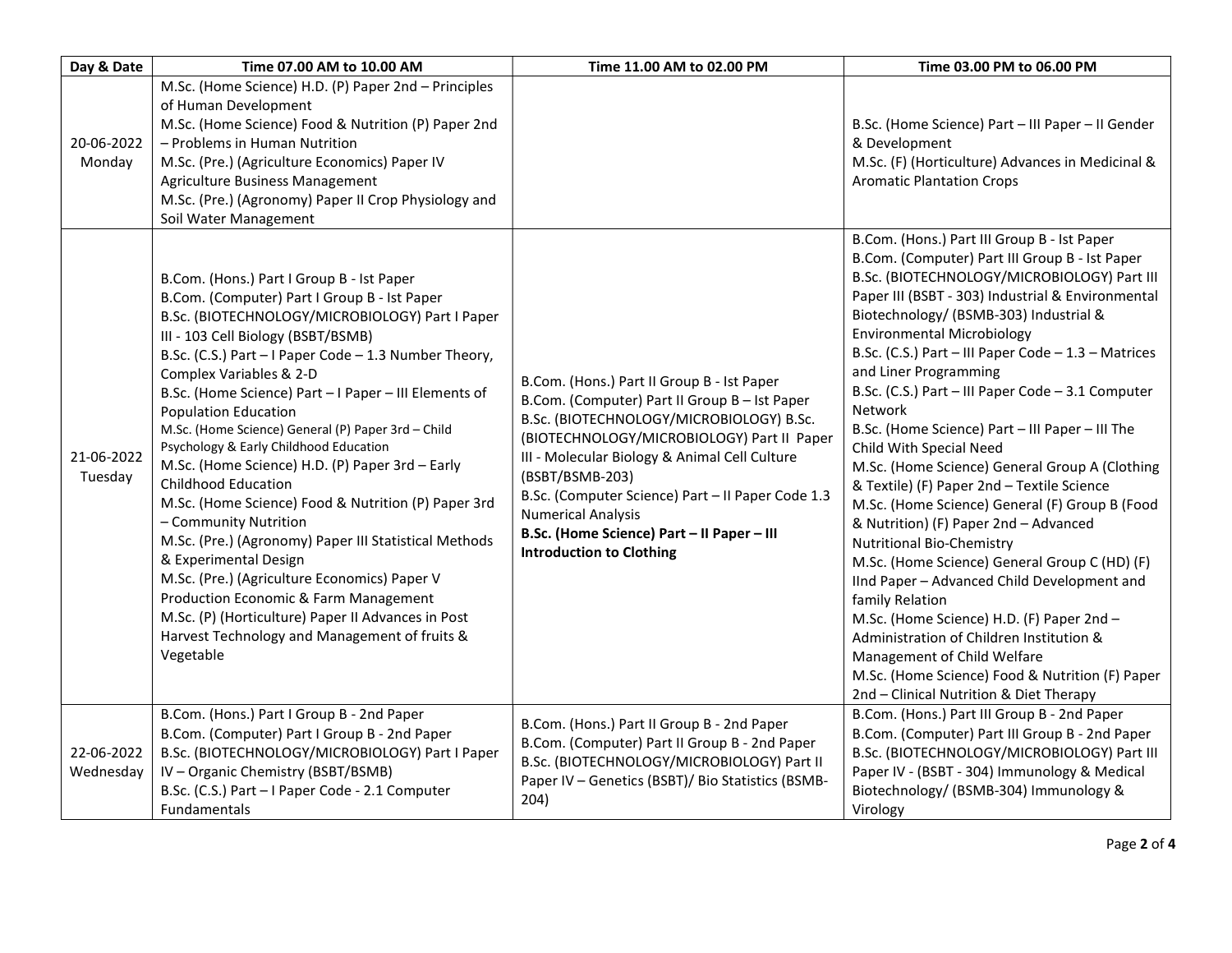| Day & Date              | Time 07.00 AM to 10.00 AM                                                                                                                                                                                                                                                                                                                                                                                                                                                                                                                                                                                                                | Time 11.00 AM to 02.00 PM                                                                                                                                                                                                                                                                                                                              | Time 03.00 PM to 06.00 PM                                                                                                                                                                                                                                                                                                                                                                                                                                                                                                                                                                                                                                                                                                                                                                                                                                                       |
|-------------------------|------------------------------------------------------------------------------------------------------------------------------------------------------------------------------------------------------------------------------------------------------------------------------------------------------------------------------------------------------------------------------------------------------------------------------------------------------------------------------------------------------------------------------------------------------------------------------------------------------------------------------------------|--------------------------------------------------------------------------------------------------------------------------------------------------------------------------------------------------------------------------------------------------------------------------------------------------------------------------------------------------------|---------------------------------------------------------------------------------------------------------------------------------------------------------------------------------------------------------------------------------------------------------------------------------------------------------------------------------------------------------------------------------------------------------------------------------------------------------------------------------------------------------------------------------------------------------------------------------------------------------------------------------------------------------------------------------------------------------------------------------------------------------------------------------------------------------------------------------------------------------------------------------|
| 22-06-2022<br>Wednesday | B.Sc. (Home Science) Part - I Paper - IV English<br>Language & Communication Skills<br>M.Sc. (Home Science) General (P) Paper 4th - Historic<br>Textiles & Various Aspects of Clothing<br>M.Sc. (Home Science) H.D. (P) Paper 4th - Research<br>Methods & Biostatistics<br>M.Sc. (Home Science) Food & Nutrition (P) Paper 4th<br>– Research Methods & Biostatics<br>M.Sc. (Pre.) (Agriculture Economics) Paper VI<br>Agriculture Input Environment & Marketing<br>M.Sc. (P&F) (Agronomy) Paper IV Crop Production - II<br>& Seed Production Technology<br>M.Sc. (P&F) (Agronomy) Paper V Wheat Management<br>& Soiled Water Consolation | B.Sc. (Computer Science) Part - II Paper Code -<br>2.1 Operating System<br>B.Sc. (Home Science) Part - II Paper - IV<br>Community Development Perspective &<br>Approaches                                                                                                                                                                              | B.Sc. (C.S.) Part - III Paper Code - 3.2<br>Introduction to DBMS<br>B.Sc. (Home Science) Part - III Paper - IV<br>Programmes for Rural & Urban Development<br>M.Sc. (Home Science) General (F) Group A<br>(Clothing & Textile) (F) Paper 3rd - Advanced<br><b>Textile and Fashion Designing</b><br>M.Sc. (Home Science) General Group B (Food &<br>Nutrition) (F) Paper 3rd - Clinical Nutrition and<br>Dietary Counseling<br>M.Sc. (Home Science) General Group C (HD) (F)<br>Paper 3rd - Clinical Nutrition and Dietary<br>Counseling<br>M.Sc. (Home Science) H.D. (F) Paper 3rd - Family<br>Dynamics & Society-Its Cross Cultural<br>Perspective<br>M.Sc. (Home Science) Food & Nutrition (F) Paper<br>3rd - Nutrition Biochemistry                                                                                                                                          |
| 23-06-2022<br>Thursday  | B.Com. (Hons.) Part I Group C - Ist Paper<br>B.Com. (Computer) Part I Group C - Ist Paper<br>B.Sc. (BIOTECHNOLOGY/MICROBIOLOGY) Part - I<br>Paper - V Bio Chemistry (BSBT/BSMB)<br>B.Sc. (C.S.) Part - I Paper Code - 2.2 Digital Logic &<br>Computer Design<br>B.Sc. (Home Science) Part - I Paper - V Household<br>Chemistry<br>M.Sc.(Home Science) General (P) Paper 5th -<br>Ergonomics and institutional Management<br>M.Sc. (P) (Horticulture) Paper III Statistical Methods<br>and Experimental Design                                                                                                                            | B.Com. (Hons.) Part II Group C - Ist Paper<br>B.Com. (Computer) Part II Group C - 1nd Paper<br>B.Sc. (BIOTECHNOLOGY/MICROBIOLOGY) Part II<br>Paper V -R- DNA Technology/Microbial<br>Physiology (BSMB-205)<br>B.Sc. (Computer Science) Part - II System<br>Programming & Microprocessor<br>B.Sc. (Home Science) Part - II Paper - V Family<br>Dynamics | B.Com. (Hons.) Part III Group C - Ist Paper<br>B.Com. (Computer) Part III Group C - Ist Paper<br>B.Sc. (BIOTECHNOLOGY/MICROBIOLOGY) Part - III<br>Paper - V (BSBT/BSMB - 305) Information Technology<br>& Bioinformatics<br>B.Sc. (C.S.) Part-III PC-3.3 UNIX and Shell<br>Programming<br>B.Sc. (Home Science) Part-III Paper-V Diet<br>Therapy<br>M.Sc. (F) (Horticulture) Advances in Floriculture<br>& Landscaping<br>M.Sc. (Home Science) General (F) Group A<br>(Clothing & Textile) (F) Paper 4th - Consumer<br>Economics & Merchandising of Textile<br>M.Sc. (Home Science) General Group B (Food &<br>Nutrition) (F) Paper 4th - Advance Nutrition<br>M.Sc. (Home Science) General Group B (HD) (F)<br>Paper 4th - Theories of Human Development &<br>current issues related to women.<br>M.Sc. (Home Science) H.D. (F) Paper 4th -<br><b>Techniques of Child Study</b> |